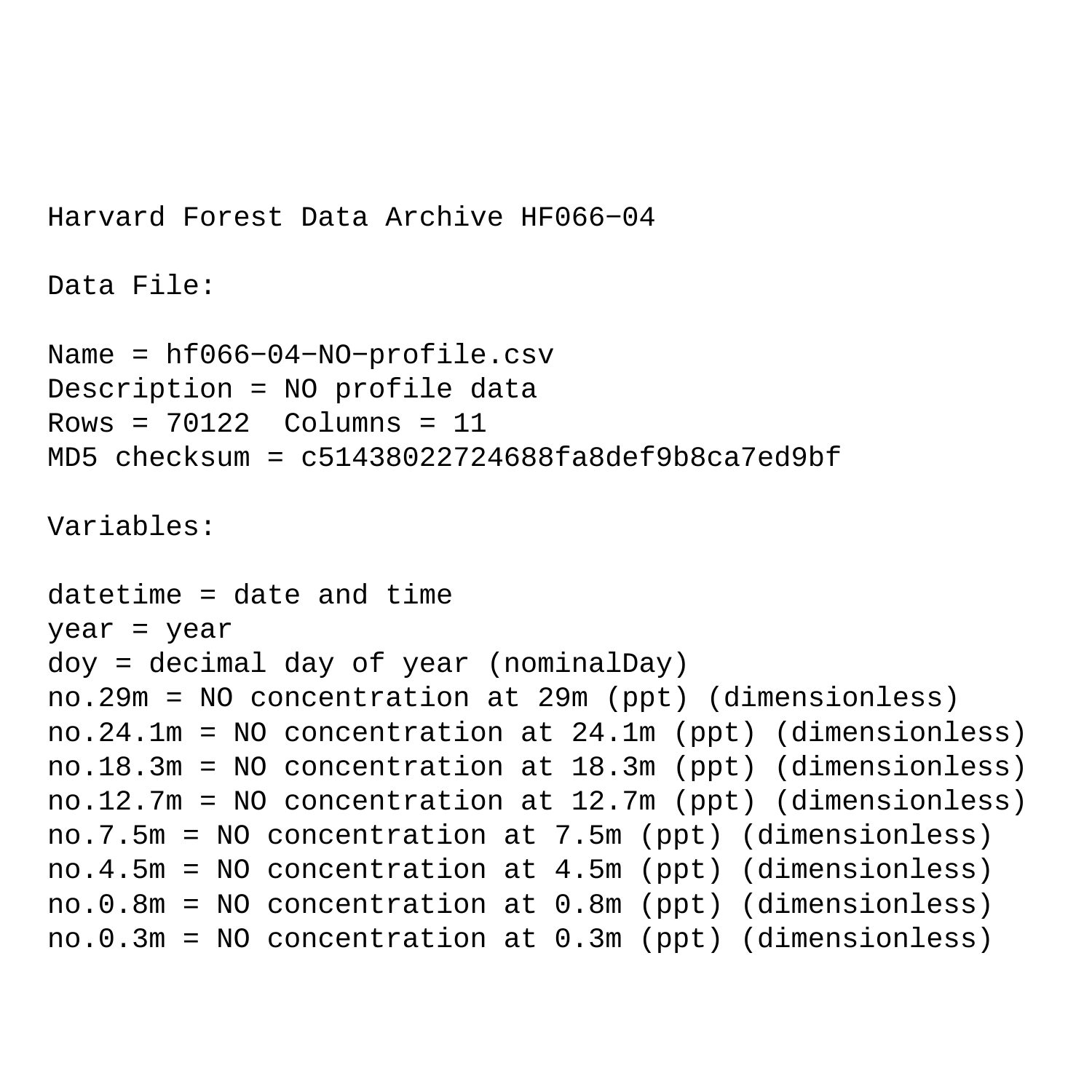| Variable | Min              | Median   | Mean                   | Max       | NAs   |  |
|----------|------------------|----------|------------------------|-----------|-------|--|
| datetime | 1990-01-01T01:29 |          | $2002 - 12 - 31T23:00$ |           | 42    |  |
| year     | 1990.000         | 1994.000 | 1994.125               | 2002.000  | 0     |  |
| doy      | 1.000            | 183.729  | 183.674                | 366.979   | 42    |  |
| no.29m   | $-221.000$       | 27.000   | 391.703                | 61610.000 | 32152 |  |
| no.24.1m | $-190.000$       | 32.000   | 402.517                | 63211.000 | 33484 |  |
| no.18.3m | $-87.000$        | 26.000   | 373.932                | 63620.000 | 33529 |  |
| no.12.7m | $-62.000$        | 28,000   | 358.889                | 62991.000 | 33540 |  |
| no.7.5m  | $-79.000$        | 25.300   | 341.916                | 60926.000 | 33550 |  |
| no.4.5m  | $-168.000$       | 28,000   | 330.842                | 60079.000 | 33568 |  |
| no.0.8m  | $-142.000$       | 31,000   | 327.847                | 58916.000 | 33544 |  |
| no.0.3m  | $-85.000$        | 43.000   | 336.466                | 61043.000 | 33518 |  |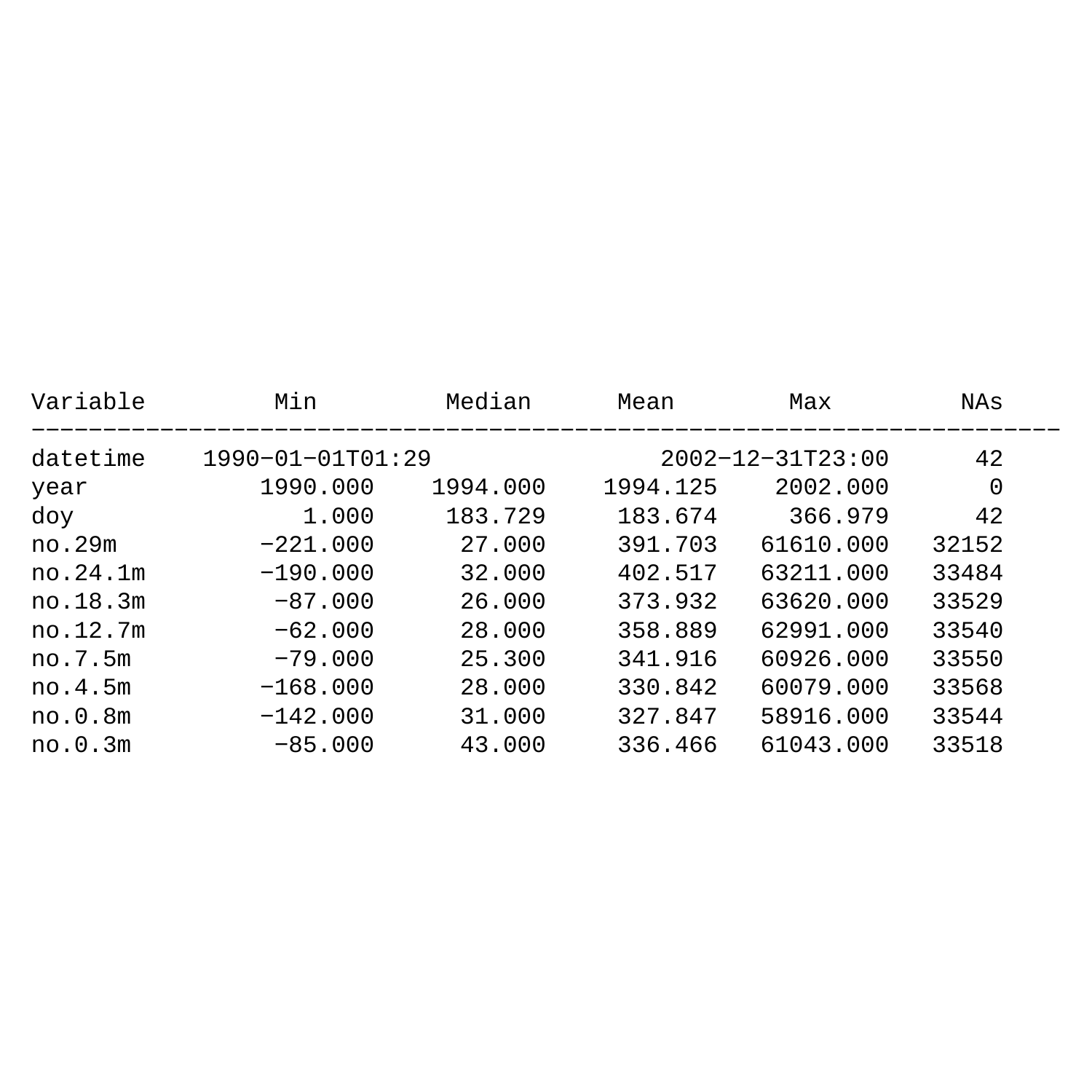**HF066-04 Plot 1** 

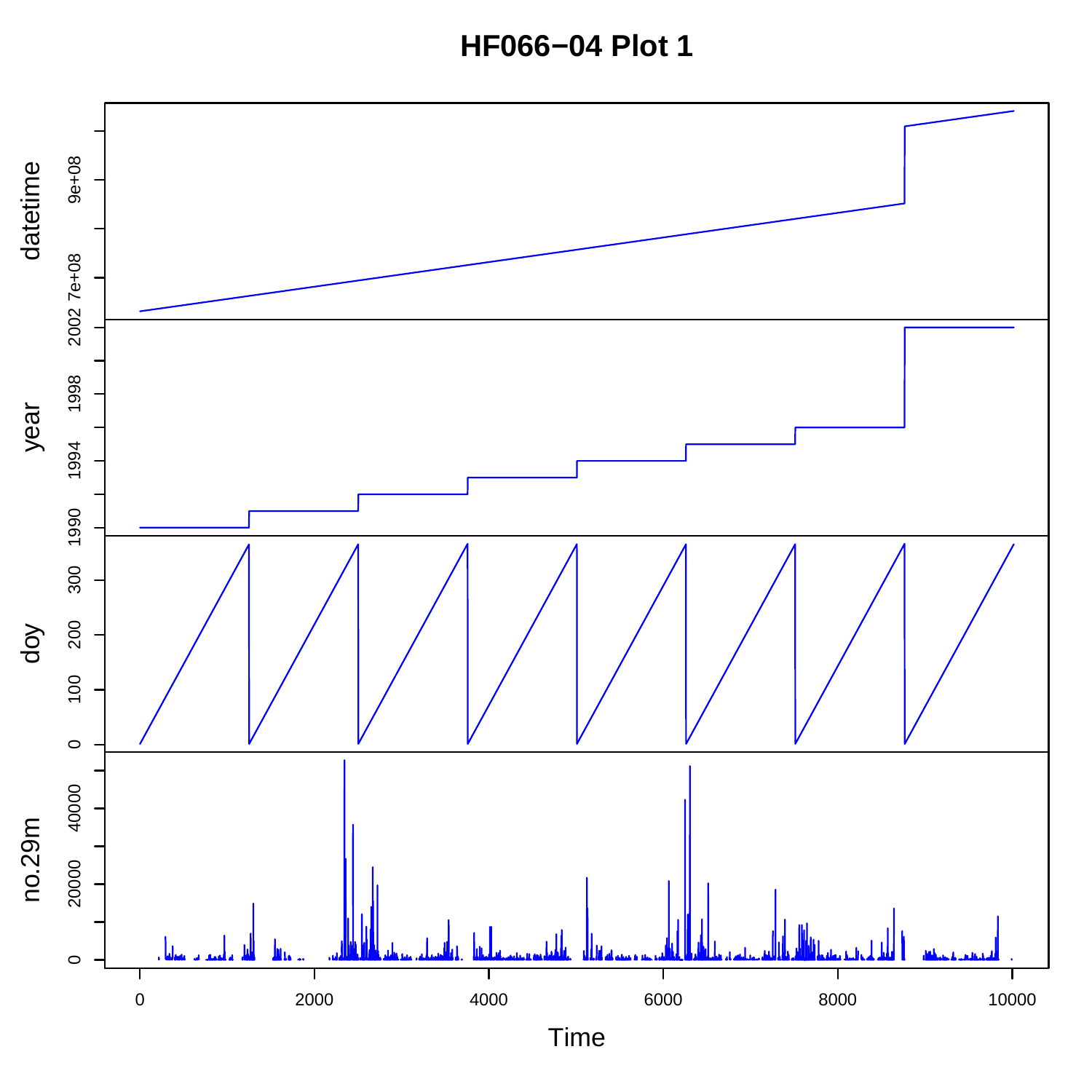**HF066−04 Plot 2**